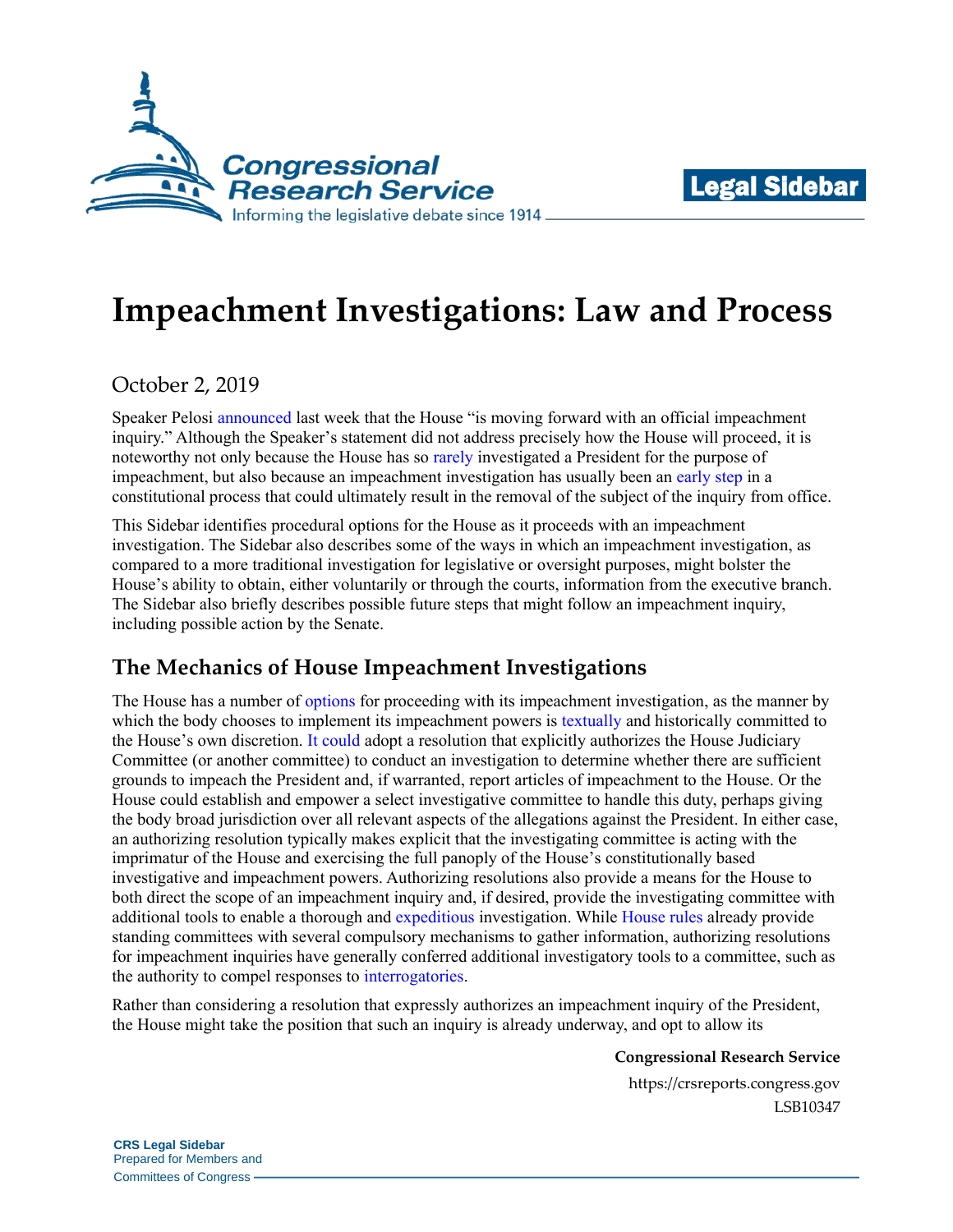committees to continue their ongoing investigations or begin new inquiries using their existing investigative tools and authorities. It is because those existing investigative tools and authorities have grown over time—and now [include](https://crsreports.congress.gov/product/pdf/R/R45442#_Toc533154331) allowing committee chairs to issue subpoenas and committee staff to take depositions—that the practical need for obtaining additional powers from the House may have diminished. Both the Speaker's initial [statement,](https://www.speaker.gov/newsroom/92419-0) in which she specified that the House will "direct[] our six committees to proceed with their investigation under that umbrella of impeachment inquiry," and [subsequent](https://www.speaker.gov/newsroom/92619-1) statements suggesting that the Intelligence Committee will continue to focus on recent whistleblower accusations, appear to suggest that the House may follow this type of approach, with an impeachment investigation that encompasses ongoing investigations by various committees.

If the House takes no new action on authorizing the investigation, the Speaker's statement that the House is launching an "official impeachment inquiry" is unlikely to put to rest the [debate](https://www.nytimes.com/2019/09/11/us/politics/democrats-house-impeachment-inquiry.html) among some inside and outside of Congress about how to properly characterize various committees' ongoing investigations of possible executive misconduct, including continuing investigations by the House Judiciary and Intelligence Committees. This debate centers on the proper role of the House in initiating impeachment investigations. For example, while Chairman Nadler has [stated](https://www.politico.com/story/2019/08/08/nadler-this-is-formal-impeachment-proceedings-1454360) that the Judiciary Committee is already in "formal impeachment proceedings" and the Committee has adopted ["procedures"](https://judiciary.house.gov/news/press-releases/chairman-nadler-statement-markup-resolution-investigative-procedures) for the "presentation of information in connection with the Committee's investigation to determine whether to recommend articles of impeachment," Ranking Member Collins has [asserted](https://www.latimes.com/opinion/story/2019-08-09/impeachment-trump-house-judiciary-committee-investigation) that "House precedent requires the full House approve a resolution authorizing the Judiciary Committee to begin an impeachment inquiry." Nor does it appear that the Speaker's statement alone will necessarily prevent the Trump Administration from arguing (as it is doing in [pending litigation\)](https://thehill.com/homenews/administration/461387-doj-files-brief-arguing-against-house-impeachment-probe) that the House has not "expressly endorsed" the Judiciary Committee's impeachment investigation. The Speaker's statement might be read to support those in the House who believe authorization for an impeachment investigation has already been provided by prior legislative actions, including, among other things, [referring](https://www.congress.gov/bill/116th-congress/house-resolution/13/all-actions?q=%7B%22search%22%3A%22impeachment%22%7D&s=1&r=2) articles of impeachment to the Judiciary Committee and [authorizing](https://www.congress.gov/bill/116th-congress/house-resolution/430?q=%7B%22search%22%3A%22h+res+430%22%7D&s=1&r=2) House committees to exercise "any and all necessary authority under Article I of the Constitution" in specified litigation matters.

#### **Information Access in an Impeachment Investigation**

However the House chooses to proceed, invocation of the impeachment power could [strengthen](https://www.justsecurity.org/64318/how-impeachment-proceedings-would-strengthen-congresss-investigatory-powers/) the House's investigative authorities in a way that may improve the chamber's ability to obtain information, especially information the Trump Administration is withholding from various congressional committees. As a practical matter, the significance of a possible exercise of the impeachment power, along with a resulting increase in political and perhaps public pressure, may itself affect the Executive's compliance decisions. During the Nixon impeachment, the Judiciary Committee noted that "not one" subject of nearly 70 prior impeachment investigations "challenged the power of the committee conducting the impeachment investigation to compel the production of evidence it deemed necessary." President Andrew Johnson, for example, voluntarily provided the Judiciary Committee with sensitive information during that Committee's impeachment investigation—including confidential communications with advisors and information related to the use of his pardon and veto power. Presidents Nixon and Clinton also pledged cooperation with House impeachment investigations. But an impeachment investigation is not a panacea for access. Both Nixon and [Clinton](https://www.congress.gov/congressional-report/105th-congress/house-report/830/) were later viewed by the Judiciary Committee as withholding relevant evidence, when they either failed to comply with subpoenas or provided the House information believed to be false or misleading.

That said, an impeachment investigation does provide the House with a unique tool of leverage in information-access disputes with the Executive. For example, whereas the options available to a committee to seek enforcement of a demand made to the executive branch in a traditional investigation [can sometimes be limited,](https://crsreports.congress.gov/product/pdf/R/R45653) in an impeachment investigation, a committee might more easily recommend an article of impeachment for failure to comply with a committee subpoena. The Judiciary Committee did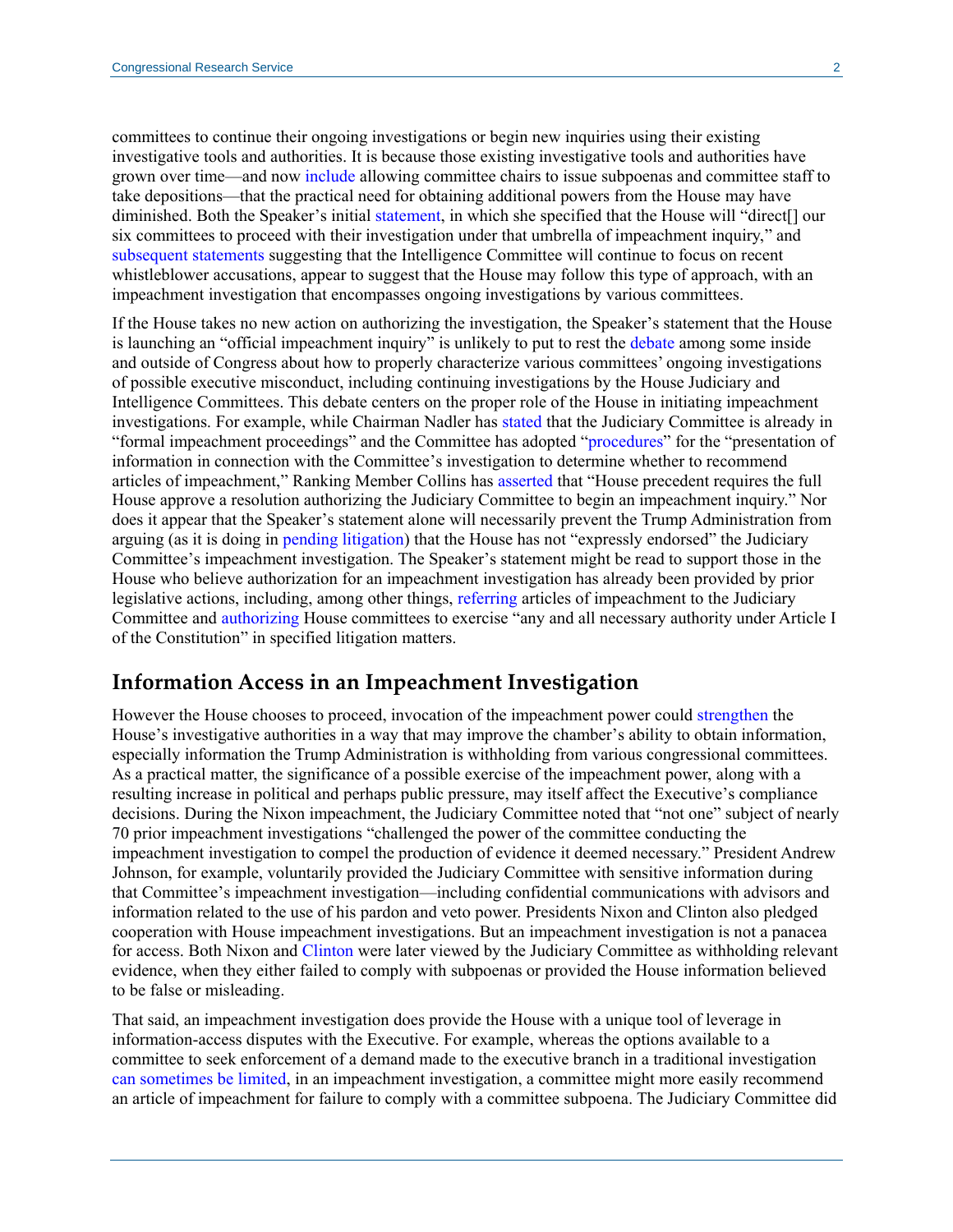just that during both the Nixon and [Clinton](https://www.congress.gov/congressional-report/105th-congress/house-report/830/) impeachment investigations, when both Presidents either refused to comply with Committee subpoenas or provided incomplete or "false and misleading" information.

#### **Impeachment Investigation in the Courts: Executive Privilege**

It is also [possible](https://www.lawfareblog.com/what-powers-does-formal-impeachment-inquiry-give-house) that an impeachment investigation may, relative to a traditional oversight investigation, provide the House with a stronger legal position in litigation to obtain information from the executive branch. For example, an impeachment investigation may improve the likelihood of a court authorizing committee access to [grand jury materials.](https://crsreports.congress.gov/product/pdf/R/R45456#_Toc534903654) Investigating for purposes of impeachment may also relieve or satisfy any possible limitations imposed by the requirement that a committee act with a ["legislative](https://crsreports.congress.gov/product/pdf/LSB/LSB10301)  [purpose.](https://crsreports.congress.gov/product/pdf/LSB/LSB10301)" But perhaps most significant, especially for purposes of the House's current investigations, an impeachment investigation may improve the likelihood that a committee will be able to overcome executive privilege assertions made in response to congressional subpoenas.

Congress has long viewed itself as possessing broad authority to obtain information in furtherance of its impeachment power. Indeed, during the Nixon impeachment investigation the Judiciary Committee argued that an assertion of executive privilege "cannot be permitted to prevail over the fundamental need to obtain all the relevant facts in the impeachment process." As stated by the Committee:

Whatever the limits of legislative power in other contexts—and whatever need may otherwise exist for preserving the confidentiality of Presidential conversations—in the context of an impeachment proceeding the balance was struck in favor of the power of inquiry when the impeachment provision was written into the Constitution.

But the Supreme Court has never addressed executive privilege's application in either a traditional oversight investigation or an impeachment investigation. In fact, because courts have a [limited role](https://scholar.google.com/scholar_case?case=14964324688576459289&q=567+F.2d+121&hl=en&as_sdt=20006) in adjudicating information-access disputes between the branches and [arguably](https://scholar.google.com/scholar_case?case=14698929829694767103&q=833+F.2d+1438&hl=en&as_sdt=20006) no role in adjudicating impeachment matters, the federal courts as a whole have said very little about executive privilege in traditional investigations and almost nothing about executive privilege in impeachment investigations.

It is clear, however, that executive privilege, even if found to cover subpoenaed information, does not present an absolute bar to congressional access. Instead, courts must [balance](https://crsreports.congress.gov/product/pdf/LSB/LSB10271) the Executive's interest in confidentiality against Congress's need for (and, perhaps, the [public interest](https://casetext.com/case/nixon-v-sirica#pa141) in) disclosure of the information. Perhaps the most significant judicial insight into this balancing approach comes from the decision by the U.S. Court of Appeals for the District of Columbia Circuit (D.C. Circuit) in *[Senate Select](https://scholar.google.com/scholar_case?case=16594332911656322885&q=senate+select+committee+v+nixon&hl=en&as_sdt=20006)  [Committee v.](https://scholar.google.com/scholar_case?case=16594332911656322885&q=senate+select+committee+v+nixon&hl=en&as_sdt=20006) Nixon*. That case involved an effort by the Senate Watergate Committee to enforce a subpoena issued to President Nixon for recordings of specific conversations he had with presidential advisors in the Oval Office, thus squarely implicating aspects of executive privilege, but not in the context of an impeachment investigation.

The court ultimately sided with the President, at least partly because the President had publicly released transcripts of some of the tapes and the House Judiciary Committee had already obtained others. But in non-binding dicta, the court also seemed to suggest that its analysis might have been different if the subpoena had been part of the Judiciary Committee's separate but "overlap[ing]" impeachment investigation of the President, as that investigation "has an express constitutional source." The Supreme Court made a similar suggestion nearly a century earlier in *[Kilbourn v. Thompson](https://scholar.google.com/scholar_case?case=10934169895188630665&q=kilbourn+v+thompson&hl=en&as_sdt=20006)*, reasoning again in dicta that while the House in that case lacked a valid legislative purpose to compel testimony, if an investigatory purpose "had been avowed to impeach . . ., the whole aspect of the case would have been changed."

While these general statements suggest that courts might treat impeachment investigations differently from traditional legislative investigations, they do not elaborate on how or why. Although not directly articulated by the courts, there appear to be a variety of reasons a court may balance an impeachment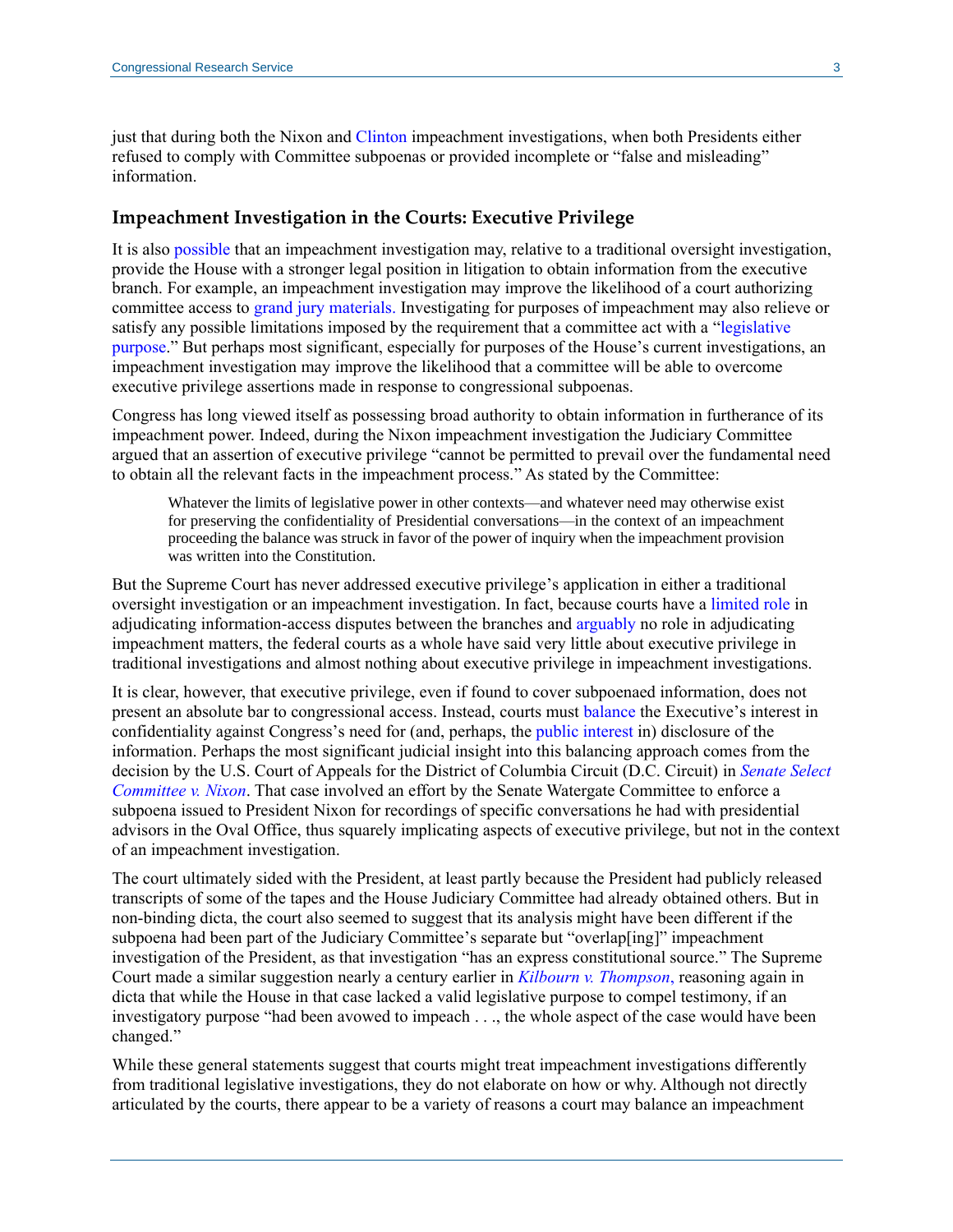investigation against an invocation of executive privilege in a manner that is more favorable to congressional access.

For one, it might be argued that the importance of the impeachment function's [constitutional role](https://www.congress.gov/resources/display/content/The+Federalist+Papers#TheFederalistPapers-66) in addressing misconduct by federal officials and preserving the separation of powers requires that impeachment investigations be afforded the utmost deference when weighed against executive branch confidentiality interests. And the courts have suggested that the frequency with which forced disclosures may occur in a particular context is an important factor in any executive privilege balancing. In short, the [courts](https://scholar.google.com/scholar_case?case=15929785334591756325&q=the+candor+of+Presidential+advisers+will+be+imperiled&hl=en&as_sdt=20006) have stated that when a given context is likely to provide only "*infrequent* occasions" of forced disclosure, that fact "militate[s] against any substantial fear that the candor of Presidential advisers will be imperiled" or the privilege seriously undermined. This line of reasoning suggests that a court may be more willing to order disclosure to a committee engaged in a historically rare impeachment investigation than it would to a committee in a much more common legislative investigation. Finally, the need for specific factual evidence may be greater in an impeachment investigation than in a traditional investigation. Whereas information gathered by Congress in carrying out its traditional legislative functions, such as assessing whether legislation is required or whether an agency is carrying out its mission appropriately, may be somewhat general in scope, impeachment investigations may necessitate a more exacting factual record for more specific inquiries about the conduct of a particular official.

#### **Possible Steps Following an Impeachment Inquiry**

An impeachment investigation is just one of many stages of the constitutional process of impeachment and removal—a process filled with numerous substantive and procedural hurdles. If an investigating committee finds that there are adequate grounds to believe that the President or another impeachable official has in fact committed an impeachable offense, specific articles of impeachment can be drafted for consideration first by the committee and, if reported out of the committee, by the House. Although only requiring majority support, proposed articles do not always receive approval, and are subject to amendment or rejection during committee deliberations and in any subsequent consideration by the House. For example, during the Clinton impeachment, th[e Judiciary Committee](https://www.congress.gov/congressional-report/105th-congress/house-report/830/) considered four separate articles of impeachment. When originally considered by the Committee, Article IV, entitled "abuse of power," charged the President with willfully misleading the public, "frivolously and corruptly" asserting executive privilege during the Independent Counsel investigation, and providing false and misleading statements to Congress. The Judiciary Committee amended that article to remove the charges relating to misleading the public and improperly asserting executive privilege. The paired down Article IV, though approved by the Committee, then moved to the House where it [ultimately failed.](https://www.congress.gov/bill/105th-congress/house-resolution/611)

#### **What Must the Senate Do in Response to an Impeachment by the House?**

Another question that might arise in a potential impeachment concerns the Senate's role in the process. The Constitution bestows on the [House](https://constitution.congress.gov/conan/essay/I_2_5_1/) the power to impeach government officers, but grants the [Senate](https://constitution.congress.gov/conan/essay/I_3_6_1/) "the sole power to try all impeachments." But that text does not in explicit terms *require* the Senate to conduct a trial, nor does it define precisely what constitutes a trial in the first place.

Exactly what the Senate must do following an impeachment by the House is thus a subject of debate. Relying on past historical practice, one might argue that, at least in the case of a presidential impeachment, the Senate must conduct a trial and do so in a fashion similar to how it has done so in the past. To date there have been two presidential impeachments (of Presidents Andrew Johnson and Bill Clinton), and in [both](https://crsreports.congress.gov/product/pdf/R/R44260#_Toc433996071) the Senate conducted a trial and ultimately voted to acquit the President. One might also argue that, at least in certain circumstances, failure to conduct a trial would be an abdication of the Senate's duty in the impeachment process. But just as the Constitution bestows the "sole power" of impeachment on the House, it similarly grants the "sole power" to conduct a trial with the Senate. The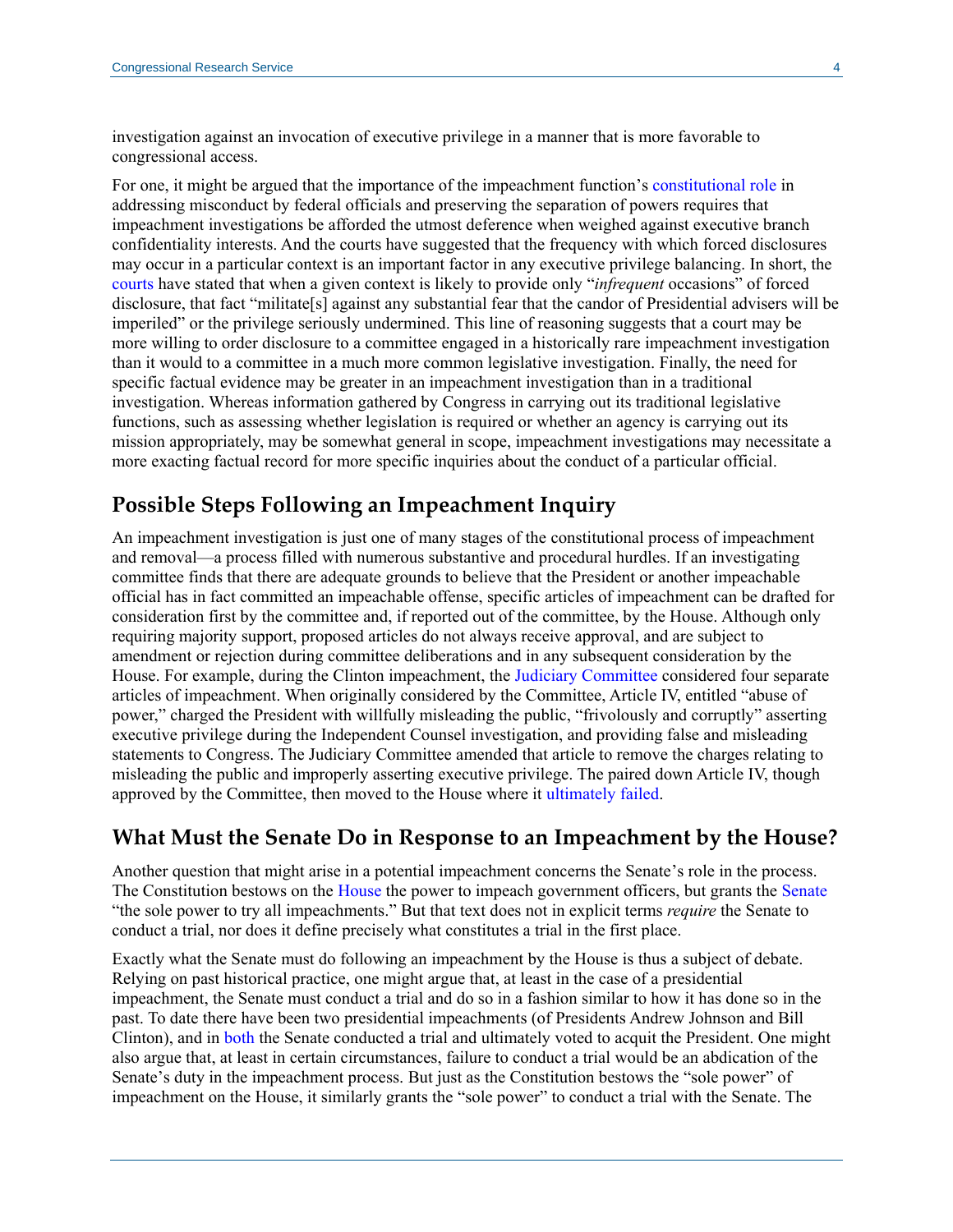House, of course, thus enjoys discretion over *whether* to impeach in the first place; likewise, one might argue that the Constitution also grants the Senate discretion over whether to conduct a trial.

But separate from any debate over whether the Senate is constitutionally required to conduct a trial of an official impeached by the House, the current Senate impeachment [rules](https://www.law.cornell.edu/background/impeach/senaterules.pdf) are phrased in mandatory and detailed terms. For example, once the Senate receives notice from the House that the managers have been appointed to argue the case for impeachment in the Senate, "the Senate shall immediately inform the House of Representatives that the Senate is ready to receive the managers for the purpose of exhibiting such articles of impeachment." Once the articles are presented to the Senate, "the Senate shall at 1 o'clock afternoon of the day (Sunday excepted) following such presentation, or sooner if ordered by the Senate, proceed to the consideration of such articles and shall continue in session . . . after the trial shall commence (unless otherwise ordered by the Senate) until final judgment." Perhaps for this reason, Senate Majority Leader Mitch McConnell recently stated that if the House impeached the President, the Senate would have ["no choice but to take it up"](https://www.yahoo.com/news/mitch-mcconnell-no-choice-impeachment-senate-vote-163209593.html) under current Senate rules. On the other hand, the Senate may waive or alter these provisions.

A further complication in examining the Senate's duty in response to an impeachment is the substantial discretion the Senate may have in determining what features an impeachment "trial" must include. Just as the Constitution does not require the House to exercise its impeachment powers in any particular manner, it similarly does not explicitly mandate that an impeachment trial encompass specific aspects beyond mandating that the Chief Justice preside at trials of the President, Senators take an oath or affirmation when sitting for the trial, and that a two-thirds vote is required to convict. In the [impeachment trial](https://www.senate.gov/artandhistory/history/common/collection_list/JohnsonAndrew_impeachment.htm#targetText=On%20May%2016%2C%20the%20Senate,adjourned%20the%20Court%20of%20Impeachment.) of Andrew Johnson, for instance, in which the Senate voted to acquit on three articles, the Senate did not vote at all on various remaining articles. And in [dismissing](https://scholar.google.com/scholar_case?case=17675318889659087739&q=nixon+v+us+impeachment&hl=en&as_sdt=20006) a challenge to how the Senate held a previous impeachment trial of a federal judge, the Supreme Court has found the Constitution's grant of a "sole power" to conduct a trial "of considerable significance," reasoning that its "commonsense meaning" suggests that "the Senate alone shall have authority to determine whether an individual should be acquitted or convicted" and do so "independently and without assistance or interference." In the case in question, the [Court](https://scholar.google.com/scholar_case?case=17675318889659087739&q=nixon+v+us+impeachment&hl=en&as_sdt=20006) ultimately dismissed the challenge as presenting a nonjusticiable political question. Consequently, at least as a practical matter, it appears that the Senate has considerable flexibility in choosing how to structure an impeachment trial.

#### **Author Information**

Todd Garvey Legislative Attorney Jared P. Cole Legislative Attorney

### **Disclaimer**

This document was prepared by the Congressional Research Service (CRS). CRS serves as nonpartisan shared staff to congressional committees and Members of Congress. It operates solely at the behest of and under the direction of Congress. Information in a CRS Report should not be relied upon for purposes other than public understanding of information that has been provided by CRS to Members of Congress in connection with CRS's institutional role. CRS Reports, as a work of the United States Government, are not subject to copyright protection in the United